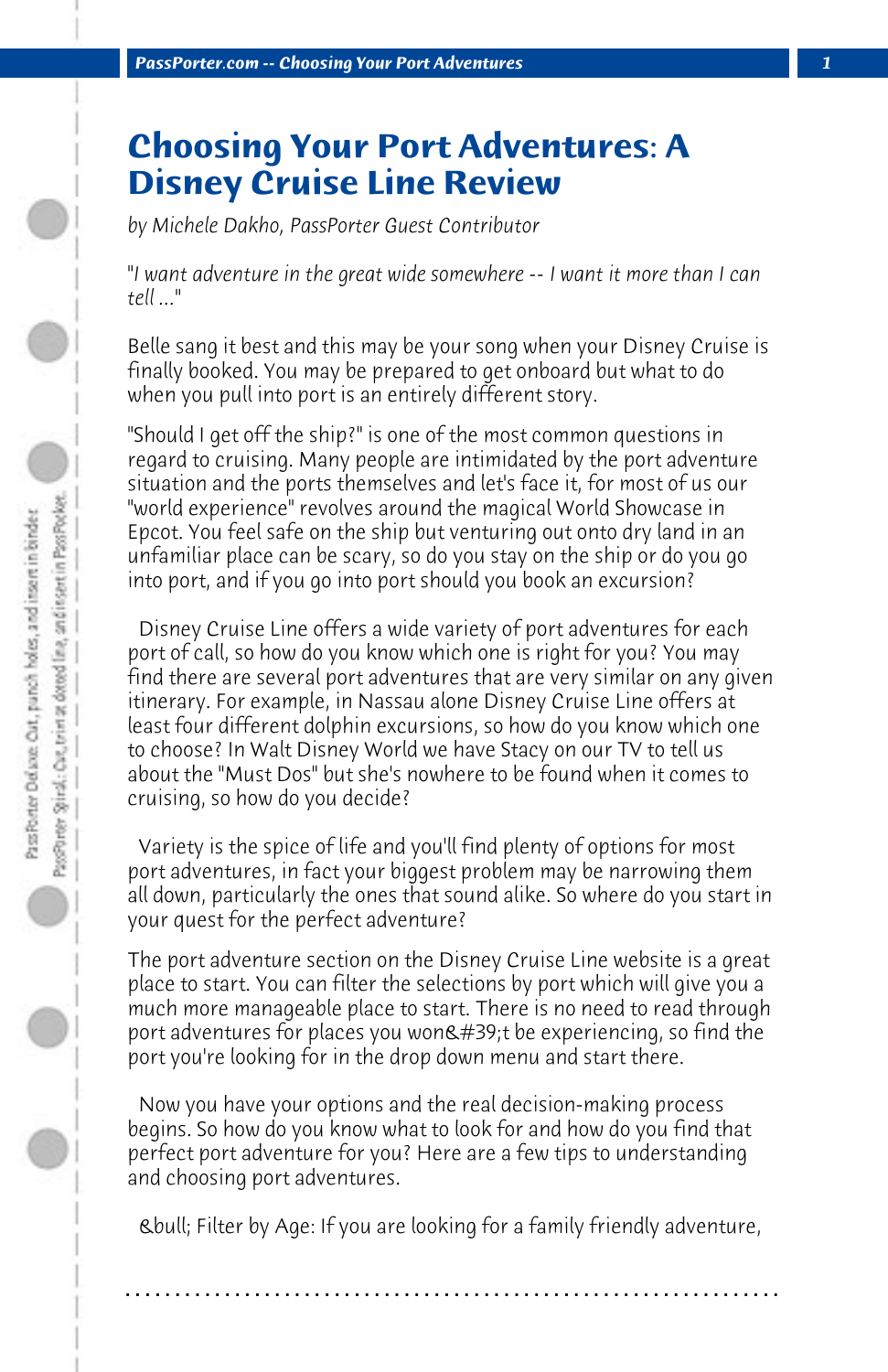filter by age to eliminate the extra bulk of excursions that you won't be able to enjoy as a family. Many port adventures have a minimum age limit, so if your son or daughter isn $\&\#39$ ;t old enough to swim with the dolphins, its best to take that option off the table right away (and pray they never saw it in the first place!)

 • Read the descriptions carefully: The devil is in the details, the similar excursions read almost identically to each other so read carefully to distinguish where the differences are in each adventure. Dolphin excursions are very popular for families with children but how do you know which one to pick? Some are excursions where you are in the water with a dolphin, others have limited interaction or photo opportunities, so read the description carefully. If you want to "swim" with a dolphin you'll want to look for key words like "dorsal pull," which means you'll be holding on the dolphin's fin and be propelled through the water. Posing with a dolphin for a photo and being propelled across the water by one are two entirely different things, so look for those details so you aren $\&$ #39;t disappointed.

Ebull; Check the price: It  $E#39$ ; often debated whether it  $E#39$ ; s best to book port adventures directly through the cruise line or if you can get it cheaper on your own. My advice on this is to be careful what you wish for, the "cheaper" price may not be the great value you think it is! While an excursion may look more affordable through a third-party vendor or doing it on your own, don't forget you may have to budget for transportation to and from the location, which is often where a bulk of the cost can lie. Also look at what the excursion includes; one with a more hefty price tag may include a light lunch, beverages, different transportation options, etc. so look for the items that are altering that price tag.

 • Check the time: Your time in port is not indefinite and the "all aboard" time is NOT optional. While the backs of Disney ships are super cute, I doubt you  $\&\#39$ ; denjoy viewing one from the dock as your ship sails away without you. Set your watch to "ships time" so you'll be back onboard in plenty of time (Disney Cruise Line usually observes the local time, rather than a different "ship's time," but be sure to check). Some excursions seem to offer a full day of activity until you read the description and realize you have a 3-hour ride to do the 15-minute excursion you paid for (that may be a tad dramatic, but you get the point). Float plane rides are a popular excursion for Alaska itineraries and while the price range may seem drastic between some of the excursions offered, check for the detail that tells you how much time you will be in the air (there is a big difference between a 30-minute flight and a 60-minute flight, though the cost difference may be less than you $\&\#39$ ;d think). The flight times usually vary, which affects the

**. . . . . . . . . . . . . . . . . . . . . . . . . . . . . . . . . . . . . . . . . . . . . . . . . . . . . . . . . . . . . . . . . .**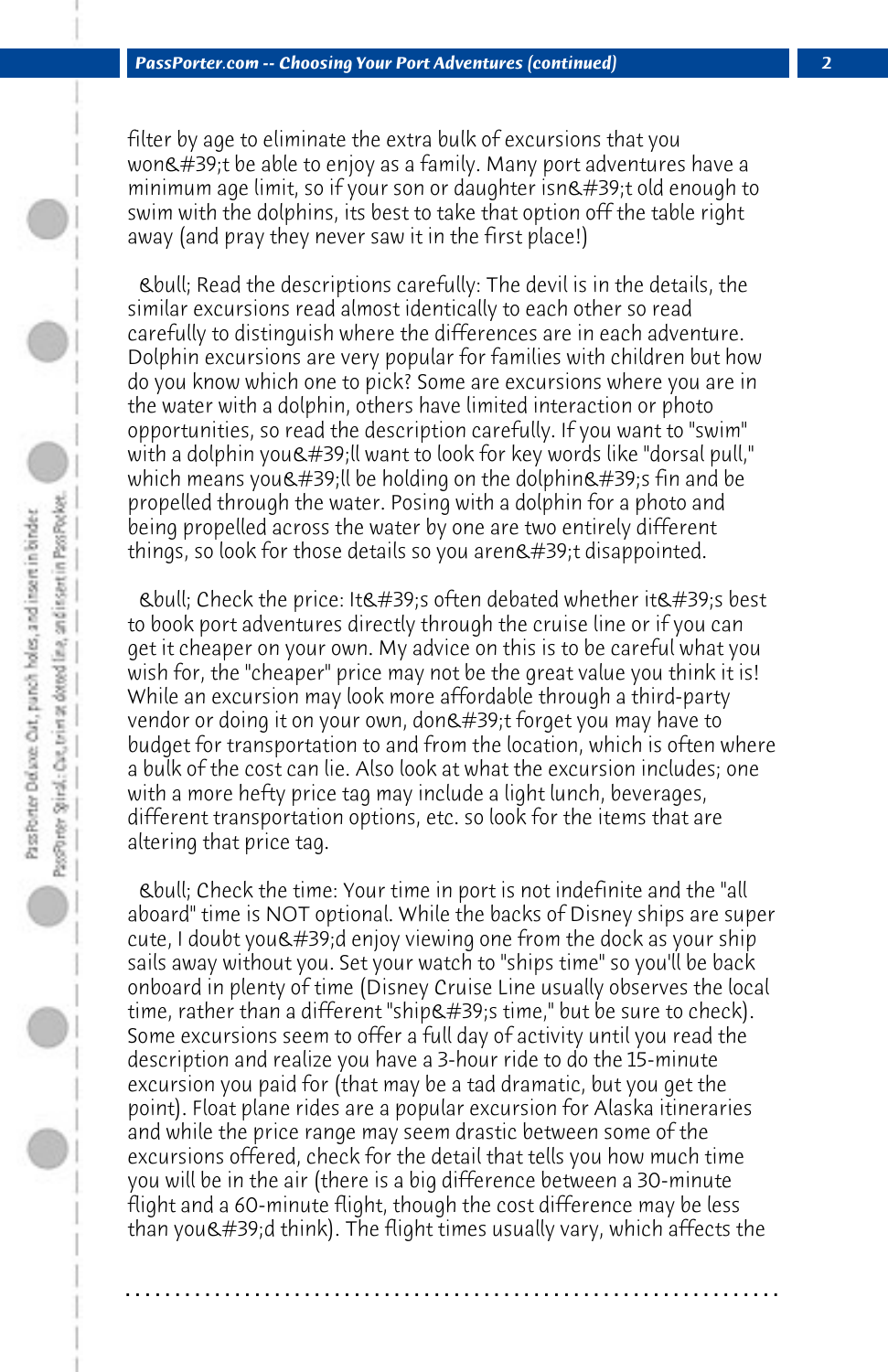price and your overall enjoyment of the excursion. Disney Cruise Line will always plan port adventures in accordance with the length of time in port, meaning they won $\&\#39$ ; t plan a 5-hour excursion when they are only in port for 4 hours and 30 minutes. The excursion providers work closely with the cruise line to ensure timely departure and return to the ship, so if you book a port adventure with the cruise line, they will get you back to the ship on time. That being said, when you venture on your own you are responsible for the time, so don"t be "that family" running through the streets praying the ship hasn't left yet. While Disney values your family, the fees charged to the cruise line for time-in-port overages are extremely high, and you can"t expect an entire ship full of families and crew to wait because you decided to take an extra snorkel on the beach.

 • Read reviews: In the grand scheme of things, popular excursion destinations are actually pretty limited in number; that means you shouldn't have a problem finding reviews by fellow cruisers. Chances are someone has made the same mistake you  $\&\#39$ ; re about to by booking a certain port adventure. Don't waste your hard-earned money on an excursion that's sub-par. Read what others have said about the excursion before you click, "book now." Passporter' Guide to the Disney Cruise Line has a nice overview of port adventures, and the discussion forums are a great place to find trip reports from fellow cruisers. Reliable sites such as Trip Advisor are also a great place to find first-hand reviews and ratings so you can decide which adventure is right for you.

 Whatever you decide to do, remember to be safe and use common sense while in port. Keep your family together, don't flash money around, and keep your personal belongings with you at all times. Don't forget your Key to the World Cards and government-issued  $p$  photo ID, you  $\&$  #39; Il need both to go into port and return to the ship.

It  $\&\#39$ ; not unusual for people to opt out of port adventures and stay onboard the ship. You can often find deals at the spa on port days and there are much fewer people onboard, so if you've been looking for some quiet time at the pool or a shorter line at the AquaDuck, port days might be a good option for you. Don't be afraid to consider a port adventure, the resources are out there and with a little bit of homework you may just find your perfect adventure in the "great wide somewhere."

*About The Author: Michele is an Authorized Disney Vacation Planner with Pixie Vacations, you can find her on the boards as PixieMichele or read her other tips and tricks on her blog www.ThePracticalPlanner.blogspot.com.*

**. . . . . . . . . . . . . . . . . . . . . . . . . . . . . . . . . . . . . . . . . . . . . . . . . . . . . . . . . . . . . . . . . .**